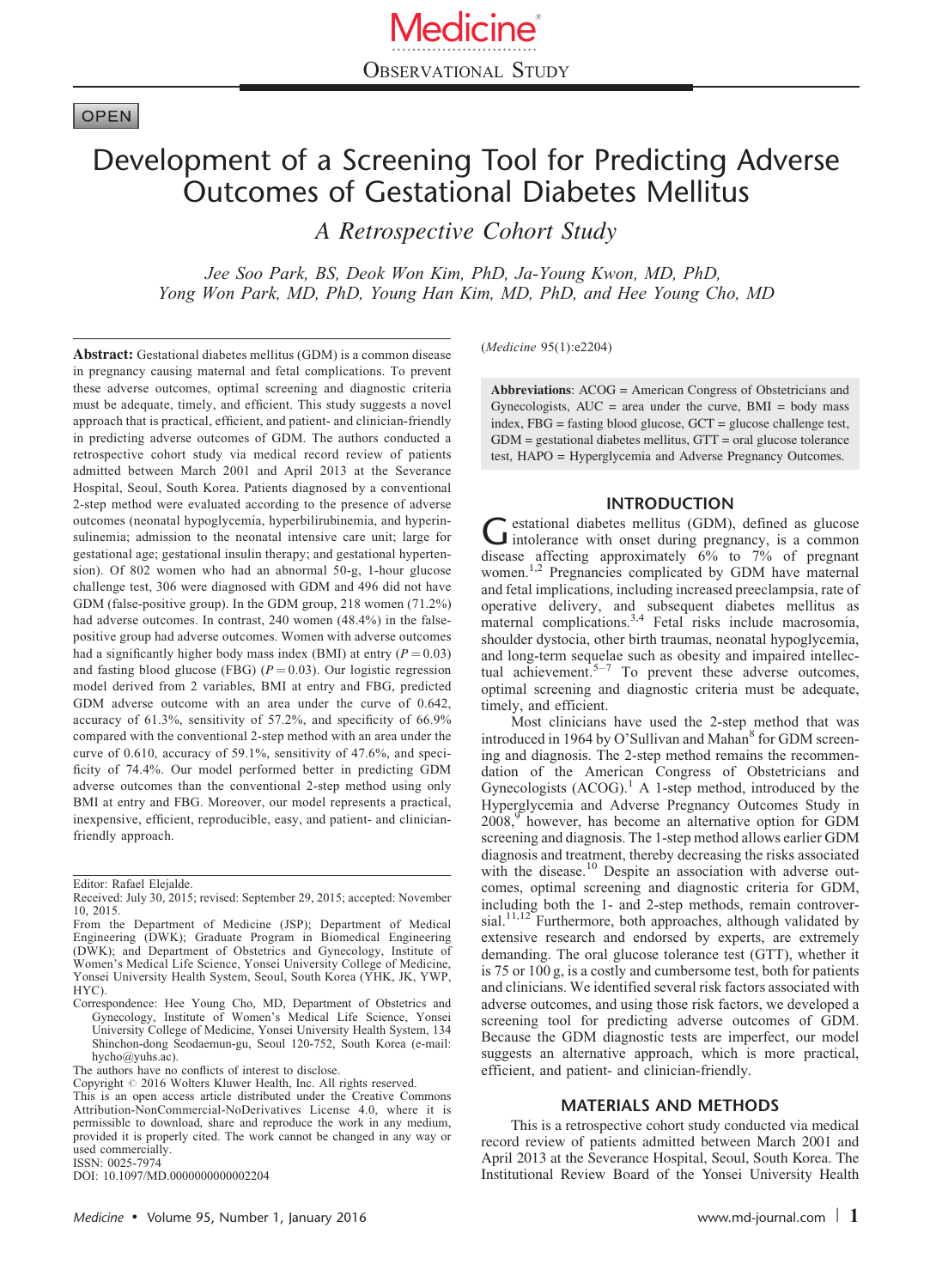System approved the protocol of this study (project no: 4– 2014–1031). No consent was given because the data were anonymized before analysis. Eligible patients were diagnosed with GDM via the 2-step method during a current pregnancy. Exclusion criteria were preexisting type 1 or type 2 diabetes and diagnosis with GDM at <24 weeks' gestation. Multiple gestations, anomalous fetuses, and patients with chronic hypertension were also excluded. In our institution, we have used the 2-step method following the ACOG recommendation. Gestational diabetes mellitus was defined as 2 or more of the 4 values (fasting, 1 hour, 2 hours, or 3 hours) being abnormal on the 100 g, 3-hour GTT in a patient with an abnormal 50-g, 1-hour glucose challenge test (GCT), for which fasting is not required. Abnormal values for the 100-g, 3-hour GTT were defined as fasting blood glucose (FBG)  $>95$ , 1-hour blood glucose  $>180$ , 2-hour blood glucose  $\geq$ 155, and 3-hour blood glucose  $\geq$ 140 mg/dL. An abnormal value for the 50-g, 1-hour GCT was blood glucose  $\geq$ 140 mg/dL.

Adverse outcomes included neonatal hypoglycemia, hyperbilirubinemia, and hyperinsulinemia; admission to the neonatal intensive care unit; large for gestational age, gestational insulin therapy; and preeclampsia or gestational hypertension. Women having atleast 1 of those adverse outcomes were considered as having adverse outcomes. Hypoglycemia was defined as blood glucose <40 mg/dL by using the heel stick within 2 hours of birth and before the first nonbreast-feeding, and hyperbilirubinemia was defined as a bilirubin level >5 mg/ dL. Hyperinsulinemia was defined as an insulin level  $>10.7 \mu$ U/mL. Large for gestational age was defined as birth weight above the 90th percentile compared with gestational age based on sex-specific and race-specific norms. Preeclampsia was diagnosed according to the criteria of the ACOG Practice Bulletin: new onset of blood pressure  $>140/90$  mm Hg on 2 separate readings taken 6 hours apart after 20 gestational weeks and proteinuria  $\geq 300 \text{ mg}/24$  hours. Gestational hypertension was defined by criteria 1 of preeclampsia but without proteinuria.

Data are reported as the mean (SD) for continuous variables. For univariate analysis, the  $t$  test was used to compare continuous variables. For multivariate analysis, we used multivariate models of logistic regression that included all risk factors that were significantly associated in the univariate analysis. We developed a model using multiple logistic regression including body mass index (BMI), calculated as weight  $(kg)/$ height squared  $(m^2)$ , and FBG. We evaluated diagnostic abilities including not only accuracy, sensitivity, and specificity but also area under the curve (AUC). To compare the performance of our model with the 2-step method, we selected as a cutoff value, the point on the receiver operating characteristic curve closest to the upper left corner. This method maximized the Youden index, giving equal weight to sensitivity and specificity.<sup>13</sup> SPSS software version 20.0 (SPSS Inc., Chicago, IL) was used for statistical analyses, all reported P values were 2-tailed, and a P value  $< 0.05$  was considered statistically significant.

## RESULTS

Between March 2001 and April 2013, among 3434 women who came to the hospital, 802 women had an abnormal 50-g, 1 hour GCT, of whom 306 were diagnosed with GDM and 496 were found to not have GDM (the false-positive group; Fig. 1). In the GDM group, 218 women (71.2%) had an adverse outcome. In contrast, 240 women (48.4%) in the false-positive



FIGURE 1. Flow chart for diagnosing gestational diabetes in this study population.  $GCT =$  glucose challenge test,  $GDM =$  gestagestational diabetes,  $GTT =$  glucose tolerance test.

group had an adverse outcome (Table 1). In the false-positive group, women with adverse outcomes had significantly higher BMI at entry and FBG in both univariate and multivariate analyses ([Table 2](#page-2-0)). In the GDM group, women with adverse outcomes had significantly higher glucose levels after GCT and GTT only in the univariate analysis [\(Table 3](#page-2-0)).

[Table 4](#page-3-0) describes our logistic regression model derived from 2 variables, BMI at entry and FBG, which were significantly different in women in the false-positive group with adverse outcomes. Our model was well calibrated (Hosmer– Lemeshow goodness-of-fit test,  $P = 0.27$ ). The conventional 2step method predicted GDM adverse outcomes with an AUC of 0.610, accuracy of 59.1%, sensitivity of 47.6%, and specificity of 74.4%. In contrast, our model predicted GDM adverse outcomes with an AUC of 0.642, accuracy of 61.3%, sensitivity of 57.2%, and specificity of 66.9% [\(Table 5](#page-3-0)). [Figure 2](#page-3-0) shows the receiver operating characteristic curves of the conventional 2 step method and our logistic regression model for predicting GDM adverse outcomes.

#### **DISCUSSION**

Our logistic regression model performed better in predicting GDM adverse outcomes than the conventional 2-step method using only BMI at entry and FBG. Our model is cost-effective, patient-friendly, and convenient because these 2 variables are simple to measure and require only 1 venipuncture. The GTT in the conventional 2-step method requires 4 venipunctures and a wait period of 3 hours. With our model, women do not have to wait for 3 hours at the hospital. Moreover, our model compensates for the drawbacks of the 2-step method and corresponds to the strengths of the 1-step method. The reasoning behind the shift from the 2 step to the 1 step is the ability of the 1-step method to allow earlier GDM diagnosis and

|          | <b>TABLE 1.</b> Number of Patients With or Without Adverse |  |  |  |
|----------|------------------------------------------------------------|--|--|--|
| Outcomes |                                                            |  |  |  |

|                             | <b>False-Positive</b><br>Group | <b>GDM</b><br>group | Total |
|-----------------------------|--------------------------------|---------------------|-------|
| Without adverse<br>outcomes | 256 (51.6%)                    | 88 (28.8%)          | 344   |
| With adverse<br>outcomes    | 240 (48.4%)                    | 218 (71.2%)         | 458   |
| Total                       | 496                            | 306                 | 802   |

2 | www.md-journal.com Copyright # 2016 Wolters Kluwer Health, Inc. All rights reserved.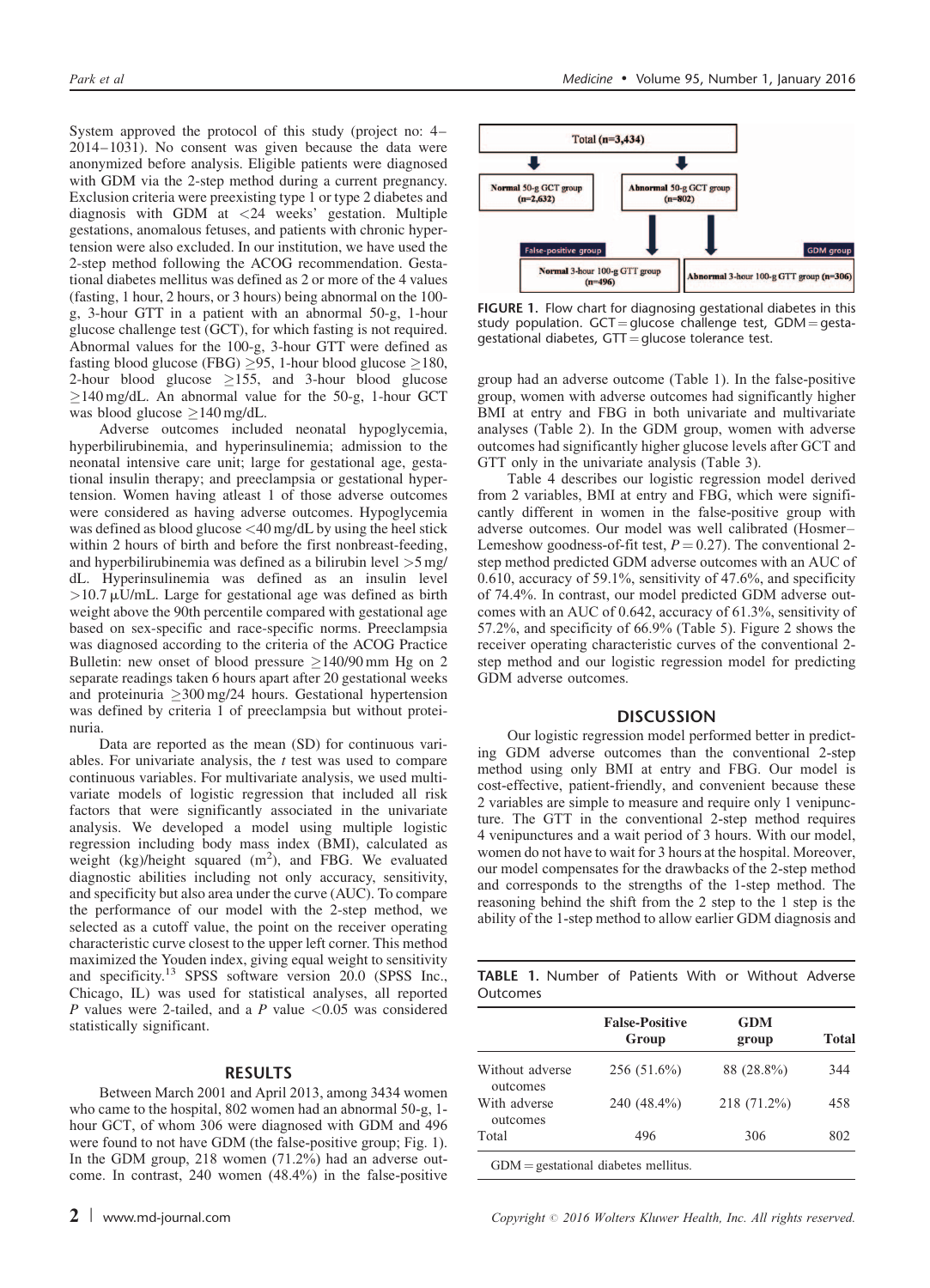|                                                            | <b>False-Positive Group</b>                  |                                           |       |                    |
|------------------------------------------------------------|----------------------------------------------|-------------------------------------------|-------|--------------------|
|                                                            | <b>Without Adverse</b><br>Outcomes $(n=256)$ | <b>With Adverse</b><br>Outcomes $(n=240)$ | $P^*$ | $\bm{P}^{\dagger}$ |
| Age $(y)$                                                  | 32.9(3.8)                                    | 33.1(3.8)                                 | 0.66  |                    |
| Height (cm)                                                | 161.0(4.9)                                   | 161.6(4.9)                                | 0.14  |                    |
| BMI at entry $(kg/m2)$                                     | 21.3(3.1)                                    | 22.1(3.9)                                 | 0.01  | 0.03               |
| Parity                                                     | 0.6(0.7)                                     | 0.6(0.7)                                  | 0.23  |                    |
| Glucose level after $50-g$ GCT (mg/dL)                     | 151.5(11.6)                                  | 150.5(10.0)                               | 0.28  |                    |
| $FBG$ (mg/dL)                                              | 78.7 (8.0)                                   | 81.0 (11.6)                               | 0.01  | 0.03               |
| Glucose level after 1 hour of 100-g, 3-hour GTT $(mg/dL)$  | 143.0(25.8)                                  | 146.7(27.5)                               | 0.13  |                    |
| Glucose level after 2 hours of 100-g, 3-hour GTT $(mg/dL)$ | 125.3(20.8)                                  | 127.2(23.5)                               | 0.33  |                    |
| Glucose level after 3 hours of 100-g 3-hour GTT $(mg/dL)$  | 104.7(20.9)                                  | 103.8(23.0)                               | 0.65  |                    |

# <span id="page-2-0"></span>TABLE 2. False-Positive Group With or Without Adverse Outcomes

Data are shown as mean (SD) for continuous variables.

 $BMI = body$  mass index, FBG = fasting blood glucose, GCT = glucose challenge test, GDM = gestational diabetes mellitus, GTT = glucose tolerance test.

 $P$  value calculated using the  $t$  test.

 $\phi^{\dagger}P$  value calculated using logistic regression for multivariate analysis.

treatment, which results in decreased risk associated with the disease, and its ease of administration, convenience for patients and clinicians, and its diagnostic accuracy.[10](#page-4-0) Use of the 1-step method began after release of the Hyperglycemia and Adverse Pregnancy Outcomes Study findings in 2008,<sup>[9](#page-4-0)</sup> and is recommended in the 2010 recommendations of the International Association of Diabetes and Pregnancy Study Group<sup>[14](#page-4-0)</sup> and by the American Diabetes Association in 2011.<sup>[15](#page-4-0)</sup> Our model is more convenient than the 1-step method because it avoids the 1- and 2-hour postload measures and there is no need to wait at the hospital. Moreover, because there is no GCT step, GDM diagnosis and treatment can be as fast as the 1-step method.

Higher BMI at entry and FBG were selected as important risk factors for adverse outcomes. There have been various studies indicating a significant association between higher BMI and GDM.<sup>[16–19](#page-4-0)</sup> Torloni et al<sup>[20](#page-4-0)</sup> performed a systematic review of the literature and a meta-analysis and found out that the maternal prepregnancy BMI is directly associated with the risk of developing GDM. Insulin resistance seems to play a central role among changes in maternal metabolism caused by obesity. There is a report that pregnancy further exacerbated defects of insulin receptors and postreceptors associated with obesity.<sup>[21](#page-4-0)</sup> In addition to insulin resistance, inflammation also might be related to the mechanism of obesity in relation to GDM. Although the pathogenesis of GDM is not clearly understood, several studies found higher levels of serum C-reactive protein, interleukin-6, and ferritin in GDM, suggesting that GDM is associated with systemic inflammation.<sup>22-24</sup> Obesity is usually accompanied by inflammation because of the secretion of proinflammatory cytokines by adipocytes.<sup>[25](#page-4-0)</sup> Thus, women with higher BMI have abundant adipocytes that produce excessive proinflammatory cytokines and might lead to the development

#### TABLE 3. Gestational Diabetes Mellitus Group With or Without Adverse Outcomes

|                                                           | <b>GDM</b> Group                            |                                           |                    |                    |
|-----------------------------------------------------------|---------------------------------------------|-------------------------------------------|--------------------|--------------------|
|                                                           | <b>Without Adverse</b><br>Outcomes $(n=88)$ | <b>With Adverse</b><br>Outcomes $(n=218)$ | $\boldsymbol{p}^*$ | $\bm{P}^{\dagger}$ |
| Age $(y)$                                                 | 33.5(3.5)                                   | 33.7(4.0)                                 | 0.65               |                    |
| Height (cm)                                               | 159.9(5.4)                                  | 160.6(5.5)                                | 0.32               |                    |
| BMI at entry $(kg/m2)$                                    | 22.6(4.2)                                   | 23.7(4.5)                                 | 0.06               |                    |
| Parity                                                    | 0.5(0.7)                                    | 0.7(0.8)                                  | 0.12               |                    |
| Glucose level after $50-g$ GCT (mg/dL)                    | 165.9 (18.9)                                | 176.8(33.9)                               | ${<}0.001$         | 0.15               |
| $FBG$ (mg/dL)                                             | 91.6(25.0)                                  | 100.9(28.0)                               | 0.01               | 0.35               |
| Glucose level after 1 hour of 100-g 3-hour GTT $(mg/dL)$  | 191.1 (25.8)                                | 199.5(29.6)                               | 0.02               | 0.67               |
| Glucose level after 2 hours of 100-g 3-hour GTT $(mg/dL)$ | 172.1(25.1)                                 | 182.3 (34.7)                              | 0.01               | 0.96               |
| Glucose level after 3 hours of 100-g 3-hour GTT $(mg/dL)$ | 134.4 (28.6)                                | 146.5(33.2)                               | 0.01               | 0.06               |

Data are shown as mean (SD) for continuous variables.

BMI = body mass index, FBG = fasting blood glucose, GCT = glucose challenge test, GDM = gestational diabetes mellitus, GTT = glucose tolerance test.<br>
<sup>\*</sup> *P* value calculated using the *t* test.

 $\phi^{\dagger}P$  value calculated using logistic regression for multivariate analysis.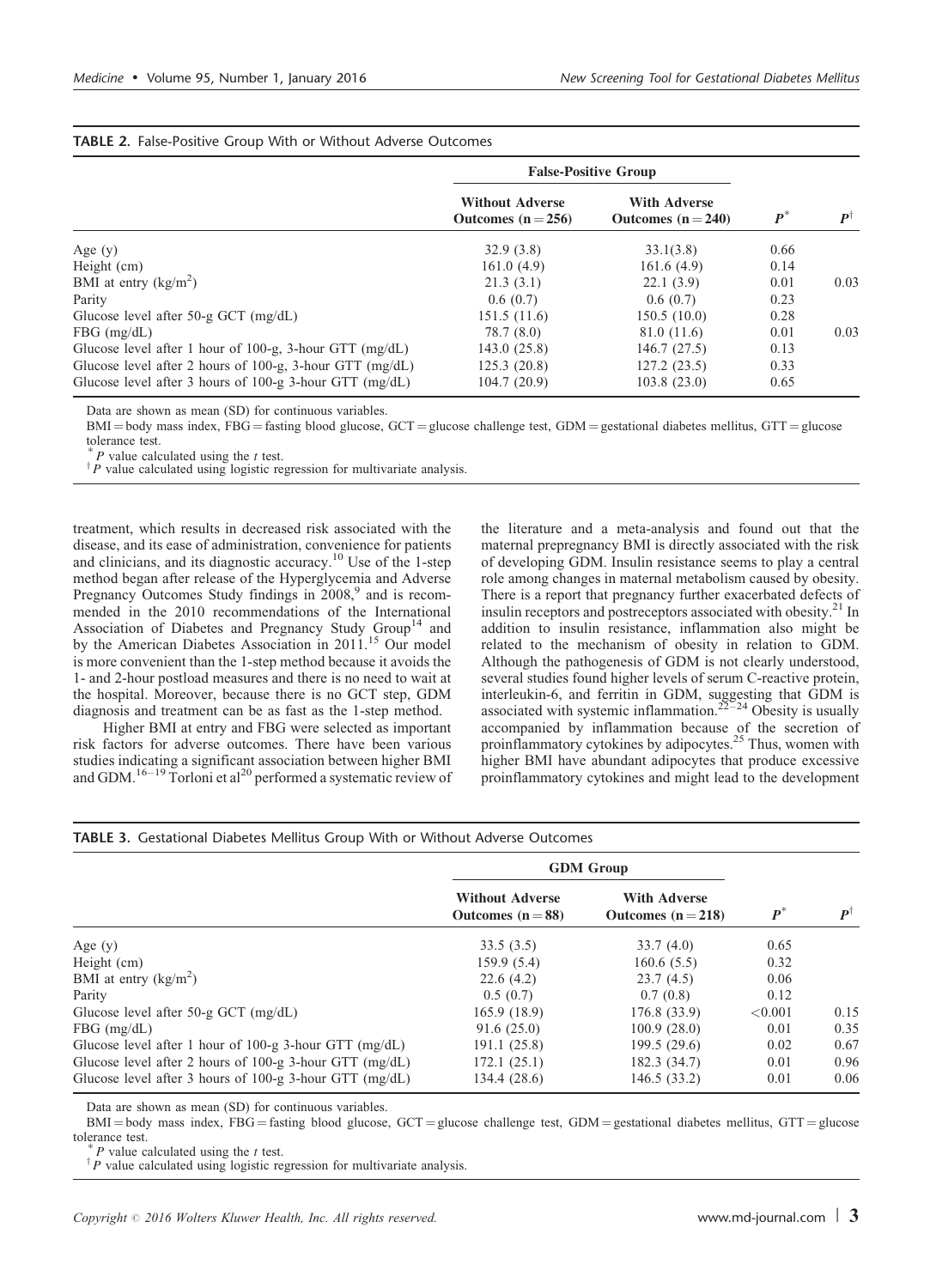| <b>Variables</b>       | <b>B-Coefficient</b> | Odds ratio $(95\% \text{ CI})$                                                                                             |                |  |
|------------------------|----------------------|----------------------------------------------------------------------------------------------------------------------------|----------------|--|
| BMI at entry $(kg/m2)$ | 0.055                | $1.057(1.014-1.100)$                                                                                                       | 0.01           |  |
| $FBG$ (mg/dL)          | 0.025                | $1.025(1.015-1.036)$                                                                                                       | $<$ 0.001 $\,$ |  |
|                        |                      | $BMI = body$ mass index. $CI = confidence$ interval. $FBG =$ fasting blood glucose. $GDM =$ gestational diabetes mellitus. |                |  |

<span id="page-3-0"></span>TABLE 4. Odds Ratios for Predicting Gestational Diabetes Mellitus Adverse Outcomes Using the Multiple Logistic Regression

TABLE 5. Comparison of the Performance of the Conventional 2-Step Method and Logistic Regression in Predicting Gestational Diabetes Mellitus Adverse Outcomes

|                               | <b>Conventional 2-Step</b><br><b>Method</b> | Logistic<br><b>Regression</b> |
|-------------------------------|---------------------------------------------|-------------------------------|
| AUC                           | 0.610                                       | 0.642                         |
| Accuracy                      | 59.1%                                       | 61.3%                         |
| Sensitivity                   | 47.6%                                       | 57.2%                         |
| Specificity                   | 74.4%                                       | 66.9%                         |
| $AUC = area$ under the curve. |                                             |                               |

of GDM. Owing to the probable pathogenesis of obesity in association with GDM as mentioned earlier, BMI at entry was selected as a significant factor for predicting GDM adverse outcomes.

Another significant factor for predicting GDM adverse outcomes was elevated FBG, which indicates insulin resistance and impaired insulin secretion.<sup>[26](#page-4-0)</sup> An elevated FBG suggests an underlying pathology of gestational diabetes and does not



FIGURE 2. Receiver operating characteristic curves of logistic regression and conventional 2-step method for predicting gestational diabetes mellitus adverse outcomes.  $GDM =$  gestational diabetes mellitus,  $LR =$ logistic regression,  $ROC =$ receiver operating characteristics.

change throughout gestation, which offers another advantage in its use.[26,27](#page-4-0) During the years, FBG has been widely used as a screening test for GDM, because of its advantages of being less expensive, reproducible, and universally easily adminis-tered.<sup>[28](#page-4-0)</sup>

Most studies have focused on investigating the optimal factors and its values in predicting GDM.<sup>[26–28](#page-4-0)</sup> The main strength of our study is its focus on investigating performance for predicting GDM adverse outcomes and suggesting a more efficient and effective prediction model. There, however, are several limitations. First, because our institution does not perform the 1-step method, we could not compare the performance of that method with our model. Second, our model might have been fit to the study population; therefore, future studies in other populations are needed to verify this model.

# **CONCLUSIONS**

Our logistic regression model performed better than the conventional 2-step method in predicting GDM adverse outcomes. Furthermore, using only BMI at entry and FBG in our model, we attained a practical, inexpensive, efficient, more reproducible, easier, and patient- and clinician-friendly approach. Further studies should be targeted to evaluating our model in other very high-risk populations, including overweight, obese, African–American, and Hispanic women.

## **REFERENCES**

- 1. Committee on Practice Bulletins: Obstetrics. Practice Bulletin No. 137: gestational diabetes mellitus. Obstet Gynecol. 2013;122:406– 416.
- 2. Coustan DR. Gestational diabetes. In: Harris MI, Cowie CC, Stern MP, eds. Diabetes in America. 2nd ed. et al, eds. Diabetes in America. 2nd ed. Baltimore, MD: National Institutes of Health; 1995:703–717.
- 3. Sermer M, Naylor CD, Gare DJ, et al. Impact of increasing carbohydrate intolerance on maternal-fetal outcomes in 3637 women without gestational diabetes. The Toronto Tri-Hospital Gestational Diabetes Project. Am J Obstet Gynecol. 1995;173:146–156.
- 4. Dornhorst A, Rossi M. Risk and prevention of type 2 diabetes in women with gestational diabetes. Diabetes Care. 1998;21:B43–B49.
- 5. Petitt DJ, Bennett PH, Knowler WC, et al. Gestational diabetes mellitus and impaired glucose tolerance during pregnancy. Longterm effects on obesity and glucose tolerance in the offspring. Diabetes. 1985;34:119–122.
- 6. Blank A, Grave GD, Metzger BE. Effects of gestational diabetes on perinatal morbidity reassessed. Report of the International Workshop on Adverse Perinatal Outcomes of Gestational Diabetes Mellitus, December 3-4, 1992. Diabetes Care. 1995;18:127–129.
- 7. Crowther CA, Hiller JE, Moss JR, et al. Effect of treatment of gestational diabetes mellitus on pregnancy outcomes. N Engl J Med. 2005;352:2477–2486.